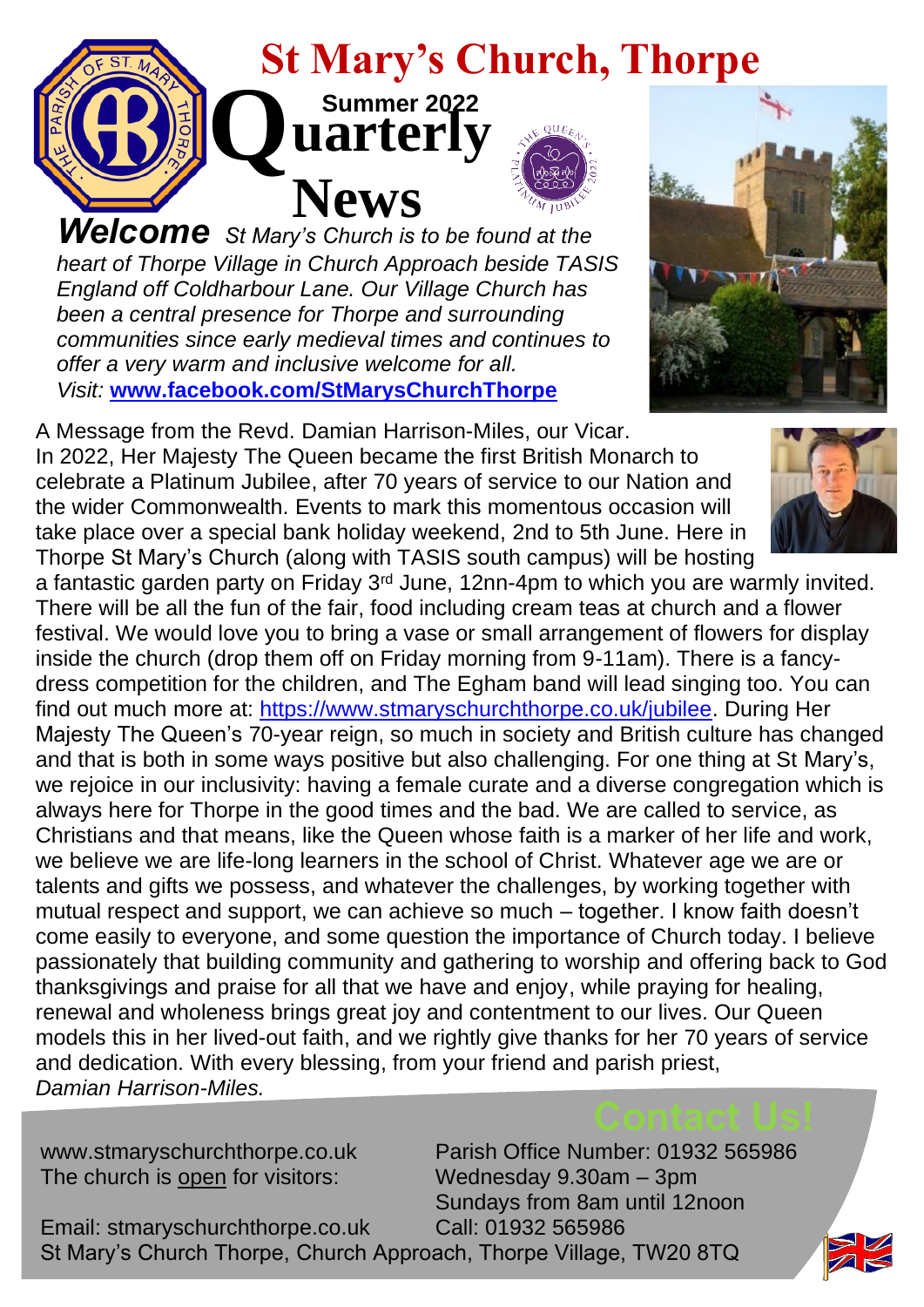## **WEEKLY SERVICES AT ST MARY'S CHURCH, THORPE**

## **Sundays**

 $1^{st}$ ,  $3^{rd}$  &  $5^{th}$  Sundav 4<sup>th</sup> Sunday monthly

**8am Said Eucharist 10am Parish Eucharist** *st, 3rd & 5th Sunday* 11:30am Family Service *th Sunday monthly* 12noon Holy Baptisms

## **Wednesday 11am Said Eucharist**

*Worship is live streamed to Facebook & our website: <https://www.stmaryschurchthorpe.co.uk/videos> <https://www.facebook.com/StMarysChurchThorpe> There is Always a Welcome for All at St Mary's Church*

We serve Thorpe Village, Thorpe Lea, Thorpe Green, Chertsey Lane and surrounding communities. Visit our church website for more information about your local village church. **[www.stmaryschurchthorpe.co.uk](http://www.stmaryschurchthorpe.co.uk/)**

For support with planning a wedding, blessing, funerals at the crematorium, church, and graveside, to have your child baptised (christened), adult baptism and confirmation

or just to chat please contact the Parish Office on 01932 565986.

#### **SUNDAY 11:30AM**  *1 st, 3rd & 5th Sunday monthly* **FAMILY SERVICE**

*for children and parents with fun songs, interactive talk and craft.* 

## **3 rd SUNDAY MONTHLY 4pm** LEGO CLUB

*for children and parents with fun songs, interactive talk and craft. £2pp – with pizza/pasta included.*

## **THURSDAYS 9 - 11:30am** NOAH'S ARK

*Held in the Rutherwyke Room (behidn St Mary's) - £2 per child, Café open for parents, singing and story time at 11am.* 

## **2 nd SUNDAY MONTHLY 11am** HEALING MINISTRY

*Talk to a minister about your challenges, with prayer and anointing as we seek wholeness and renewal.*



#### **Flowers in Church – to celebrate the Platinum Jubilee.**

Have a go at making a small arrangement! It could be in a vase, or jam jar  $$ just a small decoration for one of the windowsills in and around St Mary's Church for the Jubilee weekend. Drop off Friday 3rd June, from 9-11am.

### **From St Mary's Church Registers for March, April & May 2022**

Confirmations: 29/5 Matthew & Sophie Gaute. Baptisms: 24/4 Henry Carey, 22/5 Teddy Ebsworth, Frankie-Ray Manners. Burial of Ashes: 16/3 Margaret Keel, 07/5 Bryan Lowe. Funerals: 04/3 Pamela Payne, 26/5 Michael Morris. Weddings: 21/5 Matthew Gaute & Sophie Prickett, Jamie Matts & Charlotte Murphy, 04/6 Emma Binley & Oliver Donaldson.

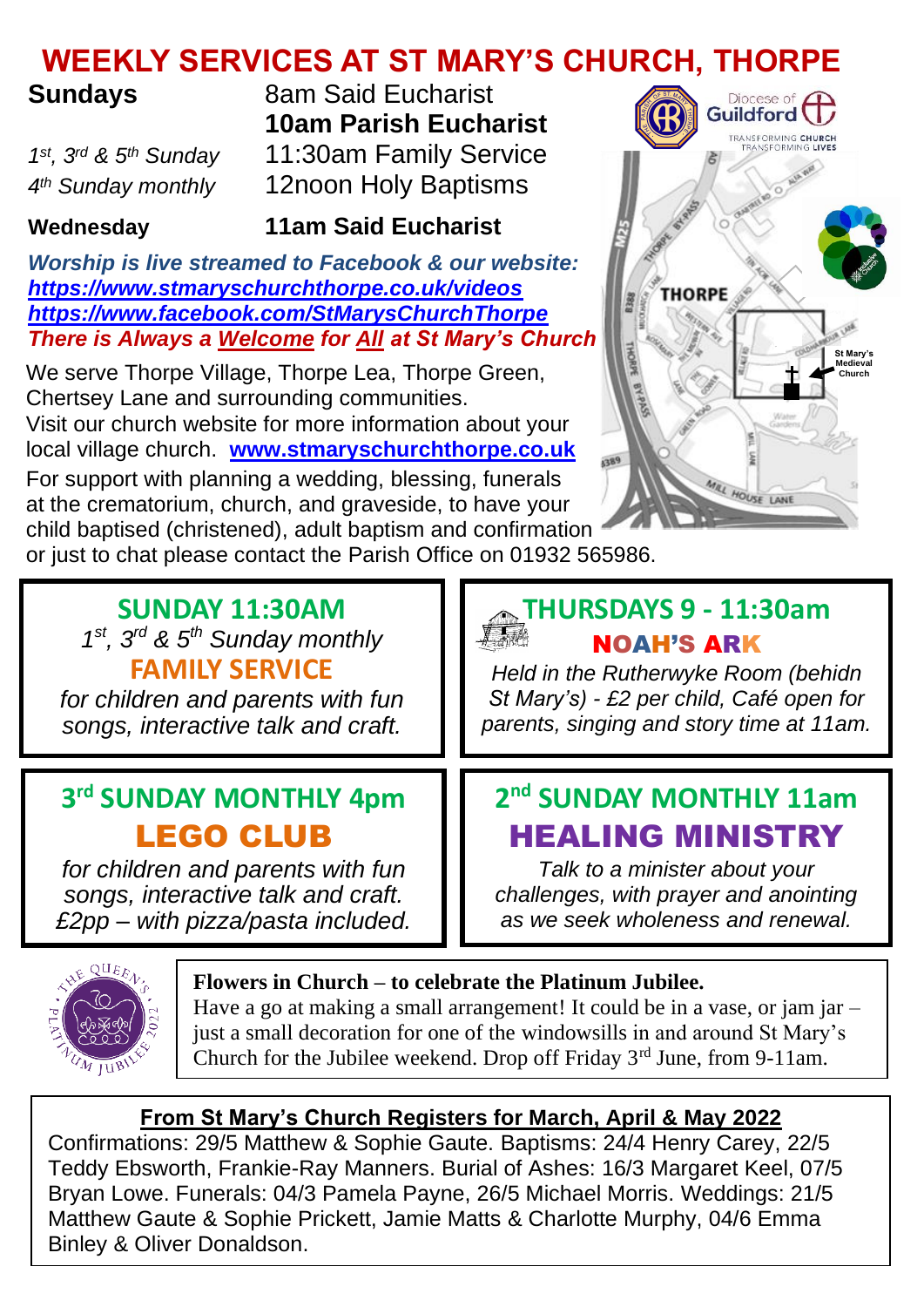# ST MARY'S EVENTS CALENDAR SUMMER 2022

## **Platinum Jubilee Party**

**Friday 3rd June**, 12noon – 4pm in St Mary's Church (with Flower displays) and TASIS south campus grounds.





Every **Tuesday** from **7 th June to 12th July** (5 weeks) **Living in Love & Faith** – discussion course – in the Rutherwyke Room. Refreshments served.

**Thursday 16th June** - 7:30pm - **Corpus Christi** Sung Festival Eucharist with choir in Church, followed by wine in the Rutherwyke Room.



**Sunday 19th June** – 3pm – **Civic Service** – with choir in Church followed by refreshments, kindly provided by TASIS.

## **Saturday 25th June** – time? **Thorpe Primary School Summer Fair**

**Sunday 7th August** – 6pm – **Transfiguration** Compline by Candlelight with Choir followed by our annual summer bring & share Wine & Cheese party in the Rutherwyke Room.



**Sunday 11th September** – **The Blessed Virgin Mary** – Patronal Festival. **10am Sung Festival Eucharist** with choir and guest preacher, the Very Revd Dianna Gwilliams, Dean of Guildford Cathedral. Followed by Parish Lunch in the Rutherwyke Room.